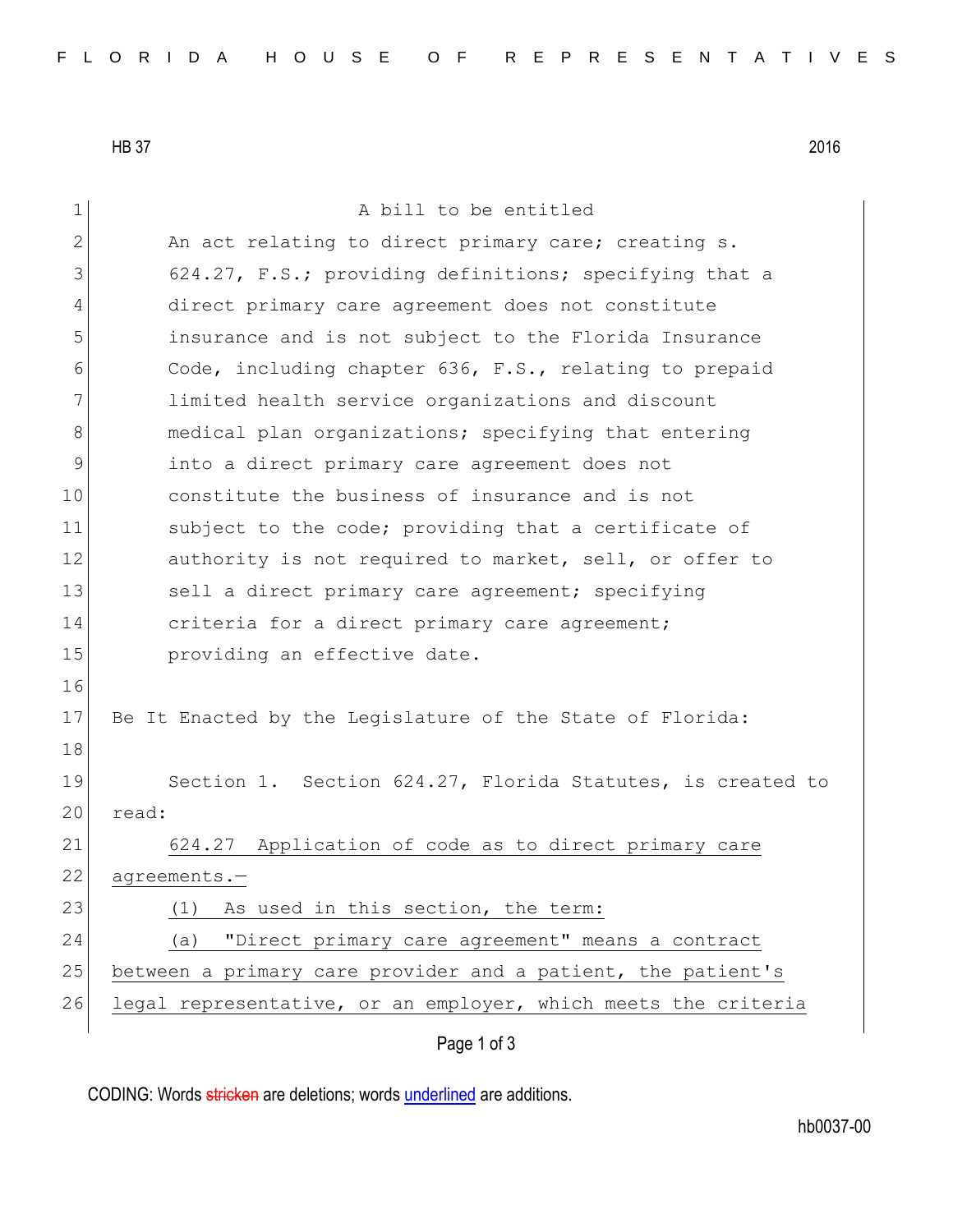HB 37 2016

| 27 | of subsection (4) and does not indemnify for services provided   |
|----|------------------------------------------------------------------|
| 28 | by a third party.                                                |
| 29 | (b) "Primary care provider" means a health care provider         |
| 30 | licensed under chapter 458, chapter 459, or chapter 464, or a    |
| 31 | primary care group practice, that provides medical services to   |
| 32 | patients which are commonly provided without referral from       |
| 33 | another health care provider.                                    |
| 34 | (c) "Primary care service" means the screening,                  |
| 35 | assessment, diagnosis, and treatment of a patient for the        |
| 36 | purpose of promoting health or detecting and managing disease or |
| 37 | injury within the competency and training of the primary care    |
| 38 | provider.                                                        |
| 39 | A direct primary care agreement does not constitute<br>(2)       |
| 40 | insurance and is not subject to the Florida Insurance Code,      |
| 41 | including chapter 636. The act of entering into a direct primary |
| 42 | care agreement does not constitute the business of insurance and |
| 43 | is not subject to the Florida Insurance Code, including chapter  |
| 44 | 636.                                                             |
| 45 | (3) A primary care provider or an agent of a primary care        |
| 46 | provider is not required to obtain a certificate of authority or |
| 47 | license under the Florida Insurance Code, including chapter 636, |
| 48 | to market, sell, or offer to sell a direct primary care          |
| 49 | agreement.                                                       |
| 50 | For purposes of this section, a direct primary care<br>(4)       |
| 51 | agreement must:                                                  |
| 52 | Be in writing.<br>(a)                                            |
|    | Page 2 of 3                                                      |

CODING: Words stricken are deletions; words underlined are additions.